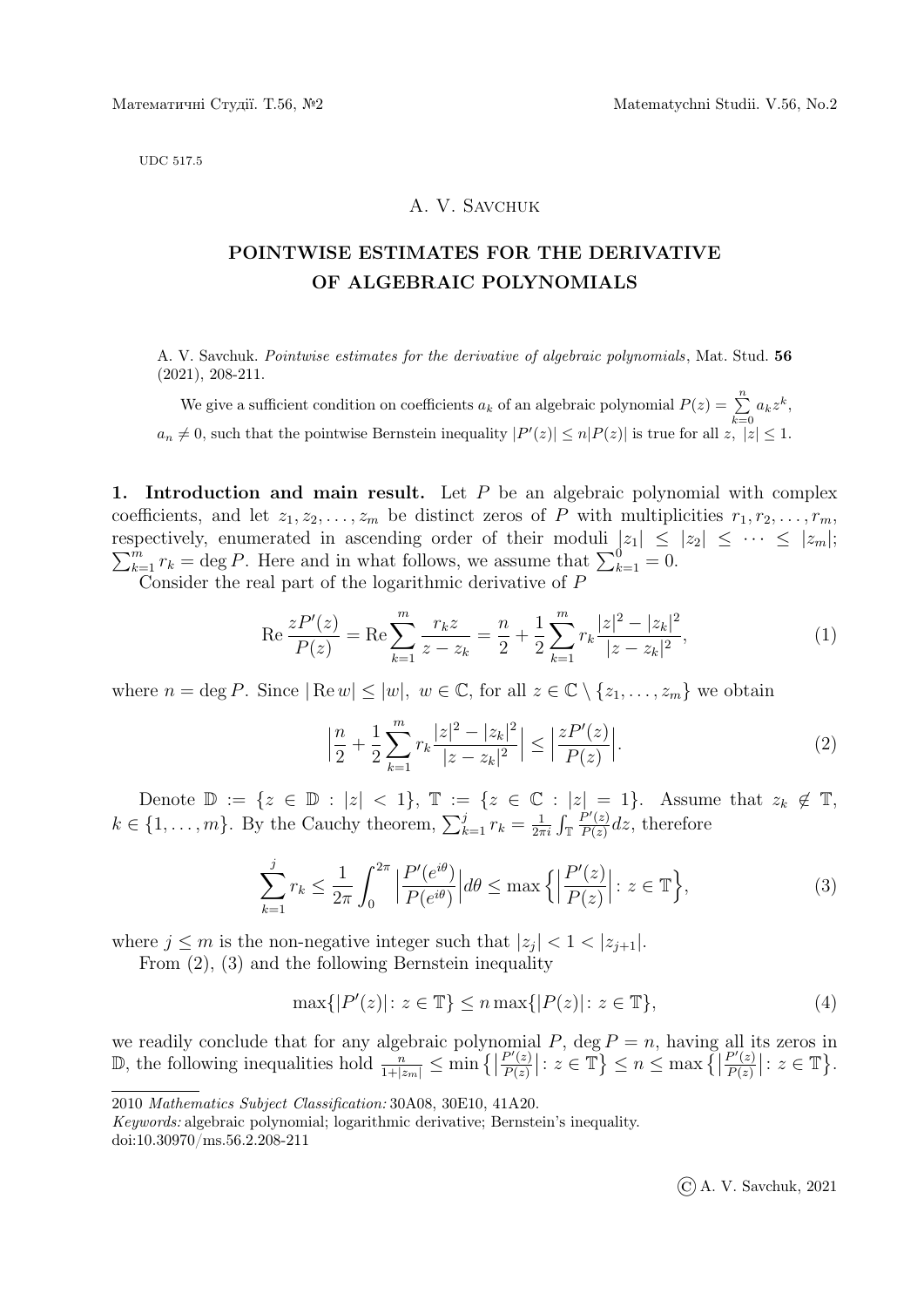The first inequality was observed by Govil [1], the second one is the consequence of (4) and the third one is the consequence of (3). All these results are sharp. The equalities are attained for the polynomial  $P(z) = a_n(z - c)^n$  and suitable  $c \in \mathbb{D}$ .

Assume that all zeros  $z_1, \ldots, z_m$  of P lie in the domain  $\mathbb{U} := \{z \in \mathbb{C} : |z| \geq 1\}$ . Then it follows from (1) that  $\text{Re} \frac{zP'(z)}{P(z)} \leq n/2$  for all  $z \in \overline{\mathbb{D}} \setminus \{z_1, \ldots, z_m\}$ . Aziz [2] noted that this gives (see also Lemma 1 below),  $|zP'(z)| \leq |nP(z) - zP'(z)|$  for all  $z \in \overline{\mathbb{D}}$ .

It is easy to see that if P is a polynomial of degree n having all its zeros in  $\mathbb{U}_2 :=$  ${z \in \mathbb{C} : |z| \geq 2}, \text{ then } \max\left\{ \right\}$  $zP'(z)$  $\frac{P'(z)}{P(z)}|: z \in \overline{\mathbb{D}}\}\leq \sum_{k=1}^m \frac{r_k}{|z_k|-1} \leq n$ . This is equivalent to  $|zP'(z)| \le n|P(z)|$  for all  $z \in \overline{\mathbb{D}}$ . We will call the last relation the *pointwise Bernstein* inequality. Combining Aziz's inequality  $|zP'(z)| \leq |nP(z) - zP'(z)|$  and the pointwise Bernstein inequality, in the case  $\{z_1, \ldots, z_m\} \in \mathbb{U}_2$  we obtain that for all  $z \in \overline{\mathbb{D}}$ 

$$
|zP'(z)| \le \min\{|nP(z) - zP'(z)|, n|P(z)|\}.
$$
 (5)

In this note we give the sufficient condition on coefficients of the polynomial P such that the pointwise Bernstein inequality is true for all  $z \in \overline{\mathbb{D}}$ . As we will see, our condition implies (5) and does not require that all zeros of P lie in  $\mathbb{U}_2$ .

For further information about the estimates of derivative and the logarithmic derivative of polynomials we refer to [3–6] and references therein.

Our main result is the following theorem.

**Theorem 1.** Let  $n \in \mathbb{Z}_+$  and  $\{k_{\nu}\}_{\nu=0}^n$ ,  $0 \leq k_0 < k_1 < \ldots < k_n$ , be positive integers and let  $P(z) = \sum_{\nu=0}^{n} a_{\nu} z^{k_{\nu}}$  be an algebraic polynomial of degree  $k_n$  with coefficients  $\{a_{\nu}\}_{\nu=0}^{n} \in$  $\mathbb{C} \setminus \{0\}$ . If

$$
\min_{t \in \overline{\mathbb{D}}} \text{Re} \sum_{j=0}^{n-\nu} \frac{a_{j+\nu}}{a_{\nu}} t^{k_{j+\nu} - k_{\nu}} \ge \frac{1}{2}, \quad \nu = 0, 1, \dots, n,
$$
\n(6)

then the following assertions hold:

(i) The polynomial P has no zeros in  $\overline{\mathbb{D}}$ , provided  $k_0 = 0$ , and has no zeros in  $\overline{\mathbb{D}} \setminus \{0\}$  for  $k_0 > 0$ .

(ii) For all  $z \in \overline{\mathbb{D}}$ 

$$
|zP'(z)| \le k_n |P(z)|. \tag{7}
$$

For  $z \in \mathbb{D}$  the equality in this inequality is attained only in the case  $n = 0$ , that is for  $P(z) = a_0 z^{k_0}, k_0 > 0.$ (iii) for  $k_0 = 0$  and for all  $n \ge 1$ ,  $z \in \mathbb{D}$  we have  $|P'(z)| < k_n |P(z)|$ .

**Remark 1.** Let P be chosen as in Theorem 1. Then we have the implication  $(ii) \Rightarrow (i)$ .

This is a consequence of the Riemann theorem on removable singularities applied to the function  $z \mapsto \frac{zP'(z)}{P(z)} = \sum_{k=1}^m \frac{r_k z}{z-z}$  $\frac{r_k z}{z-z_k}$ .

Corollary 1. Let P be as in Theorem 1 with  $a_0 \ge a_1 \ge \ldots \ge a_n > 0$ ,  $n \in \mathbb{N}$  and  $k_0 = 0$ . If  $0 \leq \Delta^2(a_\nu) :=$  $\sqrt{ }$  $\int$  $a_{\nu+2} - 2a_{\nu+1} + a_{\nu}$ , if  $\nu = 0, 1, \ldots, n-2$ ,  $a_{n-1} - 2a_n,$  if  $\nu = n - 1,$ 

then 
$$
|zP'(z)| \le \min\{|k_nP(z) - zP'(z)|, k_n|P(z)|\}
$$
 for all  $z \in \overline{\mathbb{D}}$ .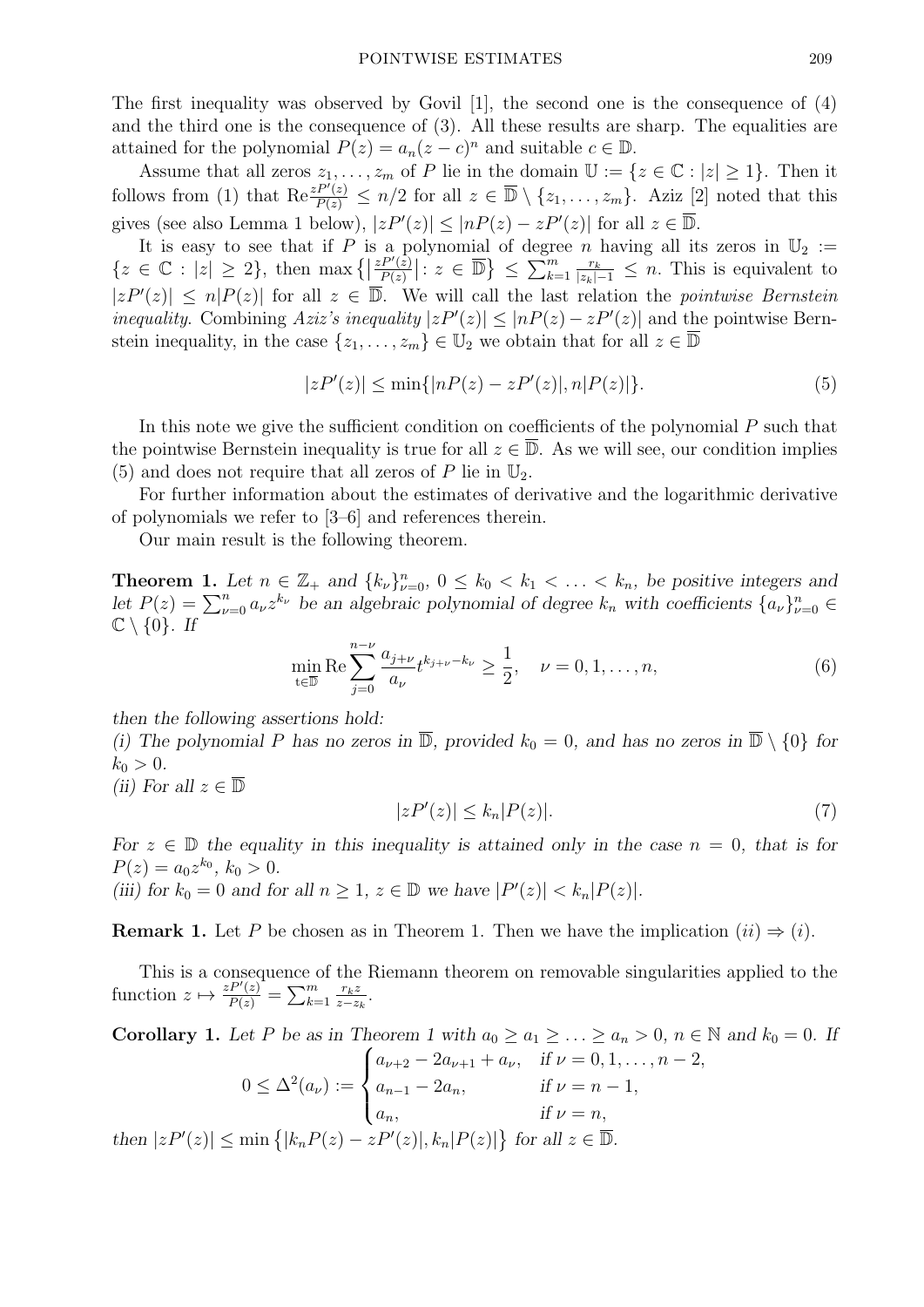We denote  $\lambda_{k,\nu} =$  $\int_{a_{\nu}}^{a_{k+\nu}}$ ,  $0 \leq k \leq n-\nu$ , 0,  $k = n - \nu + 1$ . For each  $\nu \in \{0, 1, \ldots, n\}$  the sequence

 $\{\lambda_{k,\nu}\}_{k=0}^{n-\nu+1}$  is non-negative, monotonically non-increasing and convex, i.e.  $\lambda_{0,\nu} \geq \lambda_{1,\nu} \geq$  $\ldots \geq \lambda_{n-\nu,\nu} > \lambda_{n-\nu+1,\nu} = 0$  and  $\Delta^2(\lambda_{k,\nu}) \geq 0$  for  $k = 0, 1, \ldots, n-\nu+1$ . Thus by the Fejér Theorem (see [3, p.310]) the trigonometric polynomials  $\frac{\lambda_{0,\nu}}{2} + \sum_{k=1}^{n-\nu} \lambda_{k,\nu} \cos kx$ ,  $\nu = 0, 1, \ldots, n$ , are non-negative for all  $x \in \mathbb{R}$ . This is equivalent to the condition (6).

**Example 1.** Let  $n \in \mathbb{N} \setminus \{1\}$  and  $P(z) = \sum_{k=0}^{n} (n+1-k)z^k$ . Then for  $t = e^{iz}$ ,  $x \in \mathbb{R}$ , we have

$$
\frac{1}{2} + \text{Re}\sum_{k=1}^{n-\nu} \frac{n+1-(k+\nu)}{n+1-\nu} t^k = \frac{1}{2} + \sum_{k=1}^{n-\nu} \left(1 - \frac{k}{n+1-\nu}\right) \cos kx = F_{n-\nu+1}(x) \ge 0,
$$

for all  $x \in \mathbb{R}, \nu \in \{0, 1, \ldots, n\}$ , where  $F_k$  is the Fejér kernel (see [3, p.311, p.313]).

Therefore, combining Aziz's inequlity and (7), we obtain

$$
\left|\sum_{k=1}^{n}(n+1-k)kz^{k}\right| \leq \min\left\{\left|\sum_{k=0}^{n-1}(n+1-k)(n-k)z^{k}\right|, n\right|\sum_{k=0}^{n}(n+1-k)z^{k}\right\}.
$$

By the Eneström–Kakeya's Theorem (see  $[4, p.255]$ ) with refinement given by Anderson, Saff and Varga [7, Corollary 2], zeros of P satisfy  $|z_k| < 2$ ,  $k \in \{1, \ldots, n\}$ .

2. Lemmas. For the proof of Theorem 1 we require the following lemmas.

**Lemma 1.** Let P and Q be functions defined on a compact set  $K \subset \mathbb{C}$ ,  $\mathcal{Z}(Q) := \{z \in \mathbb{C}$ :  $Q(z) = 0$  and  $K \setminus \mathcal{Z}(Q) \neq \emptyset$ . In order that  $|P(z) - Q(z)| \leq |P(z)|$  for all  $z \in K$  it is necessary and sufficient that  $\inf \{ \text{Re} \frac{P(z)}{Q(z)} : z \in K \setminus \mathcal{Z}(Q) \} \geq \frac{1}{2}$ .

*Proof.* The assertion readily follows from the obvious identity  $|w|^2 - |w-1|^2 = 2 \text{Re } w - 1$ , for  $w = \frac{P(z)}{Q(z)}$  with  $z \in K \setminus \mathcal{Z}(Q)$ .  $\Box$ 

**Lemma 2.** Let  $P(z) = \sum_{j=0}^{n} a_j z^j$ ,  $n \in \mathbb{N}$ , and  $a_n \neq 0$ . Then for all  $z \in \mathbb{C} \setminus \{0\}$  and  $w \in \mathbb{C}$ we have

$$
\left| z \frac{P(z) - P(w)}{z - w} \right| \le A(z, w) \max \left\{ \left| P(z) - \sum_{j=0}^{k} a_j z^j \right| : k \in \{0, \dots, n-1\} \right\},\
$$

 $A(z, w) = \begin{cases} \frac{|z|^n - |w|^n}{|z|^{n-1}(|z| - |w|)} \end{cases}$  $\frac{|z|^n - |w|^n}{|z|^{n-1}(|z|-|w|)}, \quad \text{if } |z| \neq |w|,$ *n*, if  $|z| = |w|$ . The result is best possible and the equality holds for the polynomial  $P(z) = a_0 + a_n z^n$  in the case  $\arg z = \arg w$ .

*Proof.* Fix  $z \in \mathbb{C} \setminus \{0\}$ . Summation by parts yields

$$
P(w) = P(z) \left(\frac{w}{z}\right)^n + \left(1 - \frac{w}{z}\right) \sum_{k=1}^n \left(\sum_{j=0}^{k-1} a_j z^j\right) \left(\frac{w}{z}\right)^{k-1}.
$$

This gives  $z \frac{P(z) - P(w)}{z - w} = \sum_{k=0}^{n-1} \left( P(z) - \sum_{j=0}^{k} a_j z^j \right) \left( \frac{w}{z} \right)$  $\left(\frac{w}{z}\right)^k$ . From this equality it follows the assertion of the lemma.  $\Box$ 

**3. Proof of Theorem 1.** Denote  
\n
$$
\rho_k(P)(z) := \sum_{j=k}^{k_n} c_j z^j, \ k = 0, 1, ..., k_n, \quad c_j = \begin{cases} 0, & \text{if } j \notin \{k_{\nu}\}_{\nu=0}^n, \\ a_j, & \text{if } j \in \{k_{\nu}\}_{\nu=0}^n. \end{cases}
$$